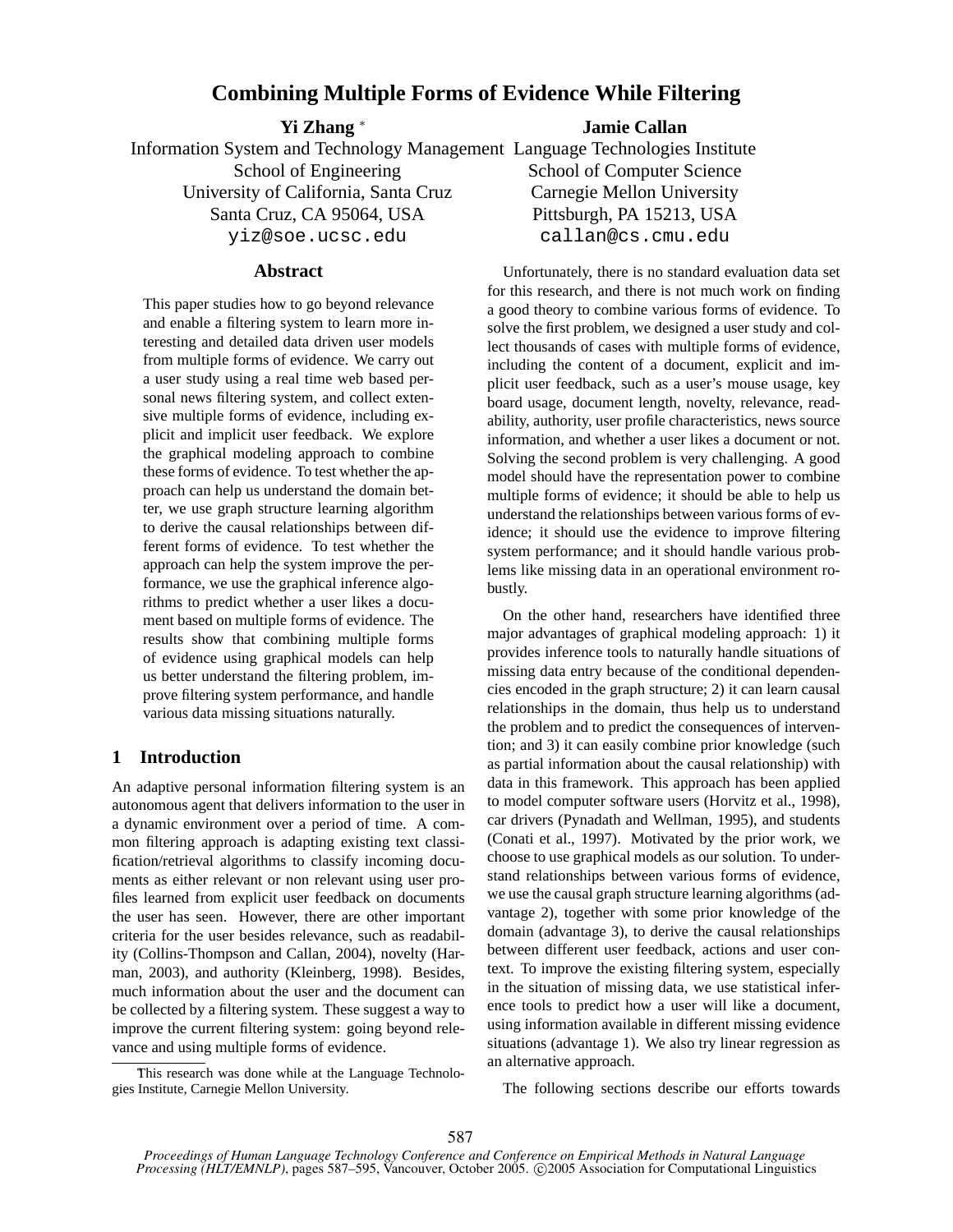Figure 1: The user study system structure. The structured information, such as user feedback and crawler statistics, are kept in the database. The content of each web page crawled is saved in the news repository.



collecting data and customizing the graphical modeling approach to combine multiple forms of evidence for filtering. We begin with a description of the user study in Section 2, followed by some preliminary data analysis on the data collected in Section 3. Section 4 explores causal structure learning algorithm to understand the relationships between various forms of evidence from the data and Section 5 explores how to improve the system performance using multiple forms of evidence. Section 6 discusses related work and how this work differs from existing work, and Section 7 concludes.

# **2 User Study**

No existing filtering database contains the level of detail that we needed for our study, so we developed a web based news story filtering system to collect an evaluation data set (Figure 1). This system constantly gathers and recommends information to the users. The system includes a crawler with 8000 candidate RSS news feeds (Pilgrim, 2002) to crawl every day. The Lemur indexer indexes the crawled document stream incrementally, and an adaptive filtering system recommends documents to the users using a modified logistic regression algorithm (Zhang, 2004). Users read and evaluate what the system has delivered to them. An example of the web interface after user login is in Figure 2.

More than 20 paid subjects from 19 different programs at Carnegie Mellon University, who are otherwise not affiliated with our research, participated in the study for 4 weeks. We expected to collect enough data for evaluation over this period of time. The subjects were required to read the news for about 1 hour per day and provide explicit feedback for each page they visited.  $1\,$  28 users

Figure 2: Web interface after a user logged in.





Figure 3: Evaluation user interface. The interface for user to give their explicit feedback of the current news story. la http://www.yow-now.com/  $\sqrt{\square}$ 

| Do you like this page? |                        |               |            | Why you like/not like this page? | My Class<br>default<br>difficult to understand |
|------------------------|------------------------|---------------|------------|----------------------------------|------------------------------------------------|
| Most                   | relevant               |               |            |                                  | familar topic<br>health                        |
| r                      | C Most C               | $\mathcal{C}$ | C          | C Least                          | stock                                          |
|                        |                        |               |            |                                  | Movies<br>Information Retrieval                |
|                        | novel                  |               |            |                                  |                                                |
|                        | C Most C C             |               | C          | C Least                          |                                                |
|                        |                        |               |            |                                  |                                                |
| Least                  |                        |               |            |                                  |                                                |
|                        | readability<br>$C$ yes | $\cap$<br>no  | authority- | C yes C no                       | health                                         |
| Submit<br>Cancel       |                        |               |            |                                  |                                                |

tried this system. However, only 21 users are official paid subjects, among which one worked only for 2 weeks and 20 worked for about 4 weeks.

#### **2.1 Data collected**

We have collected 7881 feedback entries from all 28 users, among which 7839 were from the 21 official participants. Each entry contains several different forms of evidence for a news story a user clicked.<sup>2</sup> Our intention to collect the evidence is not to be exhaustive, but representative. The evidence can be roughly classified into the following five categories listed in Tables 1 to  $5<sup>3</sup>$ 

**Explicit user feedback** After finishing reading a news story, a user clicks a button on the toolbar of the browser to bring up an evaluation interface shown in Figure 3. Through this interface, the user provided the explicit feedback to tell the hidden properties about current story, including the topics the news belongs to (classes), how the user likes this news

<sup>&</sup>lt;sup>1</sup>In the last week of the study, some subjects read 2 hours per day. They are encouraged but not required to do so.

 ${}^{2}$ Each entry is for a <document, user class, time> tuple.

<sup>&</sup>lt;sup>3</sup>The forms of evidence are listed in the first column and we will get the the other columns later in Section 3.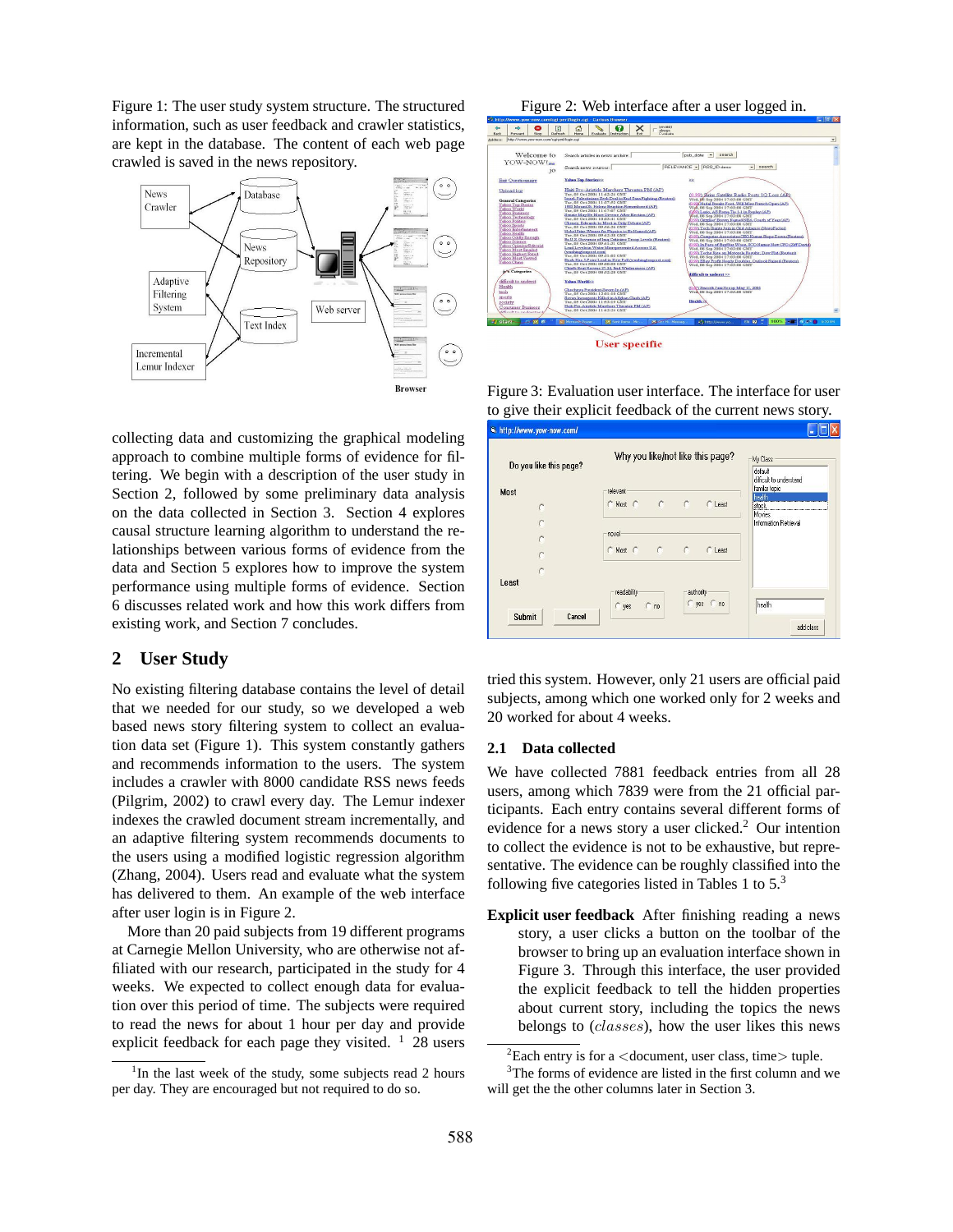(user likes), how relevant the news is related to the class(es) (relevant), how novel the news is (novel), whether the news matches the readability level of the user (readable), and whether the news is authoritative (authoritative). user likes, relevant and novel are recorded as integers ranging from 1 (least) to 5 (most). readable and authoritative are recorded as 0 or 1. A user has the option to provide partial instead of all explicit feedback. A user can create new classes, and choose multiple classes for one documents.

- **User actions** The browser adapted from (Claypool et al., 2001) recorded some user actions, such as mouse activities, scroll bar activities, and keyboard activities (Table 2). TimeOnPage is the number of seconds the user spent on a page, and EventOnScroll is the number of clicks on the scroll bars. When the mouse is out of the browser window or when the browser window is not focused, the browser does not capture any activities. More details about the actions are in (Le and Waseda, 2000).
- **Topic information** Each participant filled out an exit questionnaire and answered several topic/class<sup>4</sup> specific questions for each of his/her most popular 10 topics and other topics with more than 20 evaluated documents each (Table 3). The questions include how familiar the user is with the topic before the study (*topic familiar before*), how the user likes this topic (topic like), and how confident the user is with respect to the answers he/she provided  $(topic\_confidence)$ . We include this information as evidence, because they may be collected when a topic is created and used by filtering systems. Whether collecting them in exit questionnaire affects the answers needs further investigation.
- **News Source Information** For each news source (RSS feed), we collected the number of web pages that link to it (*RSS link*), the number of pages that link to the server that provided it  $(host\_link)$ , and the speed of the server that hosts it.
- **Content based evidence** Three pieces of evidence are collected to represent the content of each document: the relevance score, the readability score and the number of words in the document  $(doc<sub>-</sub>len)$  (Table 5). To estimate the relevance score of a document, the system processes all the documents a user put into a class ordered by the feedback time and adaptively learns a topic specific relevance model using the relevance feedback the user provided. The relevance score of a documents is estimated using a

Table 1: Basic descriptive statistics about explicit feedbacks.

| Variable      | Mean | variance | corr | miss  |
|---------------|------|----------|------|-------|
| user likes    | 3.5  | 12       |      | 0.05  |
| relevant      | 3.5  | 1.3      | 0.73 | 0.005 |
| novel         | 3.6  | 1.33     | 0.70 | 0.008 |
| authoritative | 0.88 | 0.32     | 0.50 | 0.065 |
| readable      | 0.90 | 0.30     | 0.54 | 0.012 |

modified logistic regression model learned from all feedback before it (Zhang, 2004). To estimate the readability score of document, the system processes all the documents in all users' classes ordered by the feedback time and adaptively learns a user independent readability model using a logistic regression algorithm.

# **3 Preliminary data analysis**

The means and variances of all variables are in Tables 1 to 5. These basic descriptive statistics are very diverse. The values of some evidence may be missing; only the user actions and news source information were always collected. Out of the 7991 entries, only 4522 (57%) entries contain no missing value. The missing rate of each form of evidence is also reported in the tables. There are several reasons for missing data. For example, the explicit feedback is missing because users didn't always follow instructions, the relevance score is missing for the first story in a class, and the *topic\_familiar\_before* values for many topics are missing because we only collected the topic specific answers for larger topics. We expect missing data to be common in operational environments.

The correlation coefficient between each evidence and the explicit feedback user\_likes is also listed (corr). The high correlation coefficients between user likes and other forms of explicit feedback are not very interesting because we can only get explicit feedback after a user reads the document. The correlation coefficient between relevance score and *user likes* is 0.37, the highest among all forms of evidence that the system can get before delivering a document. This is not surprising since most filtering systems only consider relevance and use relevance score to make decisions.

The correlation coefficients between user\_likes and the topic information (Table 3) are relatively high. This suggests collecting *topic\_familiar\_before* or topic\_like in a real filtering system, since they are informative and collecting them requires less user effort (a user only needs to provide information on the class level instead of document level). Section 5 will show how to use it with other forms of evidence in a filtering system. The correlation coefficients between the news source in-

<sup>&</sup>lt;sup>4</sup>"topic" and "class" are used interchangeably in the paper.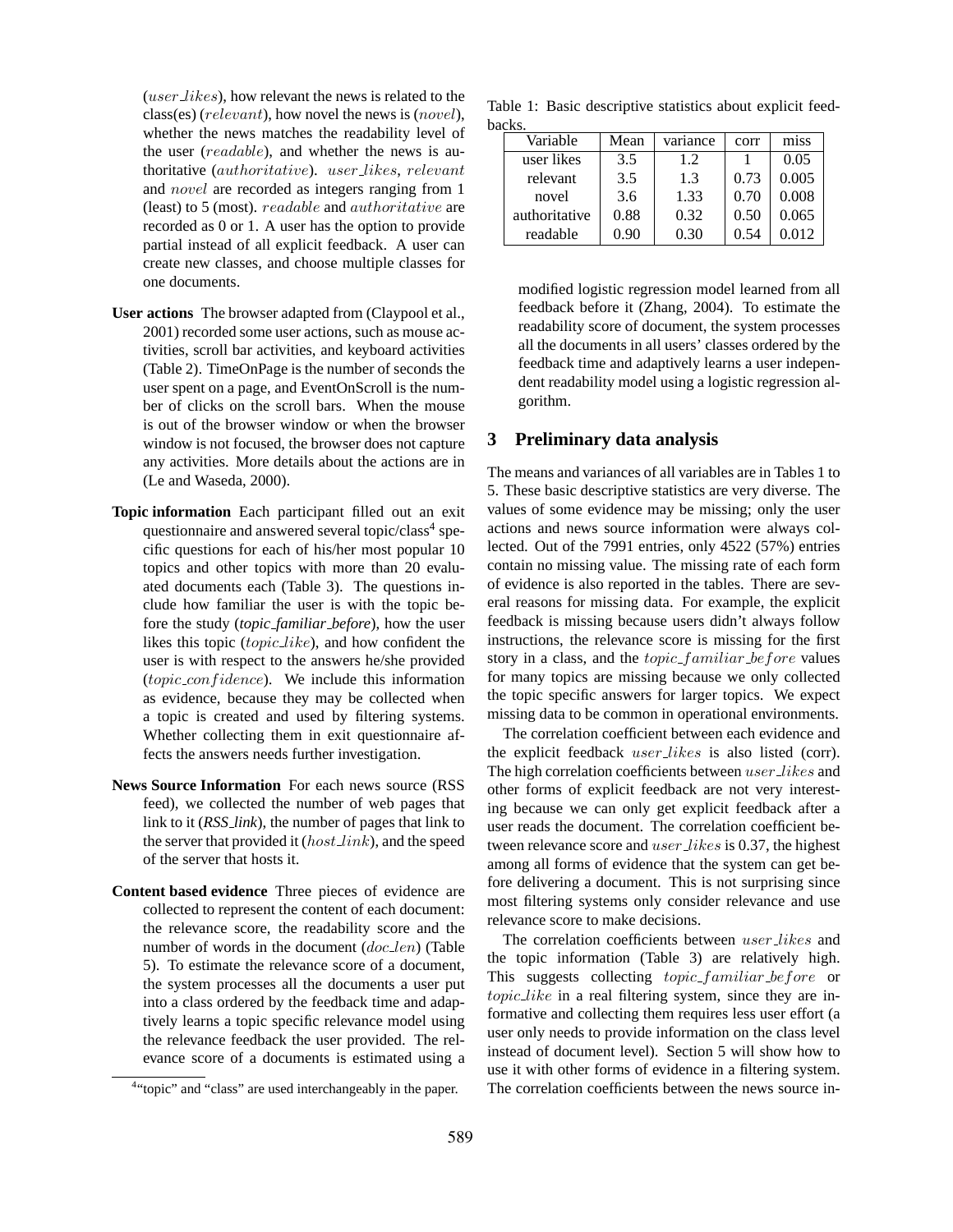| Variable                | Mean              | variance            | corr       |
|-------------------------|-------------------|---------------------|------------|
| TimeOnPage              | $7.2 \times 10^4$ | $1.3 \times 10^{5}$ | 0.14       |
| EventOnScroll           |                   | 3.6                 | 0.1        |
| ClickOnWindow           | 0.93              | 2.5                 | 0.05       |
| <b>TimeOnMouse</b>      | $2\times10^3$     | $5.8 \times 10^3$   | 0.02       |
| <b>MSecForDownArrow</b> | 211               | 882                 | 0.08       |
| <b>NumOfDownArrow</b>   | 1.1               | 4.7                 | 0.09       |
| MSecForUpArrow          | 29                | 240                 | 0.03       |
| NumOfUpArrow            | 0.10              | 0.8                 | 0.04       |
| NumOfPageUp             | 0.12              | 0.9                 | $\simeq 0$ |
| NumOfPageDown           | 0.14              |                     | $\simeq 0$ |
| MSecForPageUp           | 22                | 202                 | $\simeq 0$ |
| MSecForPageDown         | 28                | 251                 | $\simeq 0$ |

Table 2: Basic descriptive statistics about user actions. The unit for time is second.

Table 3: Basic descriptive statistics about topics. Each variable ranges from 1 to 7.

| variable              | Mean | variance | corr | miss |
|-----------------------|------|----------|------|------|
| topic_familiar_before | 3.6  | 1.9      | 0.30 | 0.27 |
| topic_like            | 4.9  | 2.0      | 0.30 | 0.27 |
| topic_confidence      | 4.7  | 2.0      | 0.34 | 0.27 |

Table 4: Basic descriptive statistics about news sources.

| variable  | Mean                 | variance            | corr    |
|-----------|----------------------|---------------------|---------|
| RSS link  | 90.35                | 4.89                | 0.14    |
| host link | $4.41 \times 10^{4}$ | $7.5 \times 10^{7}$ | 0.08    |
| RSS SPEED | $3.92 \times 10^{5}$ | $3.7 \times 10^{9}$ | $-0.08$ |

Table 5: Basic descriptive statistics about documents. The length of the document does not include HTML tags.

| variable          | mean | variance            | corr | miss |
|-------------------|------|---------------------|------|------|
| doc_length        | 837  | $1.2 \times 10^{3}$ | 0.04 | 0.05 |
| relevant_score    | 0.49 | 0.42                | 0.37 | 0.18 |
| readability_score | 0.52 | 0.16                | 0.25 | 0.11 |

formation and user likes are weaker (Table 4). The correlation coefficient between *user likes* and each user action (Table 2) is even lower (Table 1). Some actions, such as  $TimeOn Page$ , are more correlated with user\_likes than other refined actions, such as  $NumOfPageDown$ . This finding agrees with (Claypool et al., 2001).

# **4 Understanding the domain using causal structure learning**

Correlation analysis in Section 3 has helped us to get some initial idea about the data collected. However, in order to better understand the underlying truth of the domain, we need to go beyond correlation and uncover the causal relationships between different variables.

To do that, we first specify N nodes, one for each form of evidence to be included in the model. Then PC algorithm is used (Spirtes et al., 2000) to search the causal relationships between multiple forms of evidence from the data collected. To make the search space smaller, some prior domain knowledge, such as forbidden edges, required edges or temporal tiers, can be introduced before searching. In our experiments, we manually specified some prior knowledge based on the first authors' experience and intuition as the following 5-tier temporal tier:  $\frac{5}{1}$  1) Topic info = (familiar\_topic\_before),  $RSS \t{info} = (RSS\_link, host\_link)$ , document length (doc len); 2) hidden criteria, such as relevant, novel, authoritative, and readable; 3) system generated scores, such as *relevance score* and *readability score*; 4) user likes; 5) user actions, such as seconds spent on a page (TimeOnPage) or the number of clicks on the  $\downarrow$  key (NumOfDownArrow). This informs the learning algorithm that  $\rightarrow$  from a higher level to lower level is prohibited.

It is very encouraging to see that the structure learned automatically looks reasonable (Figure 4). According to the graph, novel, relevant, authoritative, readabilty of a document and whether a user is familiar with the topic before using the system  $(familiar\_topic\_before)$  are direct causes of the user's preference for a document (*user likes*). How familiar with this topic a user is before participating the study (*topic\_familiar\_before*) and the number of web links to the news source  $(RSS\text{.}link)$  directly affect the user's relevant and authoritative feedback and readability score. Relevant, authoritative, familiar\_topic\_before and host\_link influence a user's actions, such as the EventOnScroll.

Comparing Tables 2 to 5 with Figure 4, one may ask why some variables are correlated with *user likes* although there is no direct links between them and *user likes*. For example, why the correlation between *relevance score* and *user likes* is 0.39, while there is no direct link between them. Does Figure 4 contradict Table 5? The answer is "no". In fact the indirect causal relationship between them tells us why *relevance score* and *user likes* are correlated: *relevance score* and *user likes* have a common cause *relevant*. Most of the refined actions, such as the number of pressing page up key  $(NumOfPageUp)$ , are far away from user likes. This implies that these refined actions are not very informative if we want to use the learned model to predict whether a user likes a document or not. This finding agree with (Claypool et al., 2001) and Table 2.

The node *authoritative* is directly linked to readability score and host link. The link between host link and *authoritative* confirms the existing approaches that use the web link structure to estimate the

<sup>&</sup>lt;sup>5</sup>Other priors are also possible.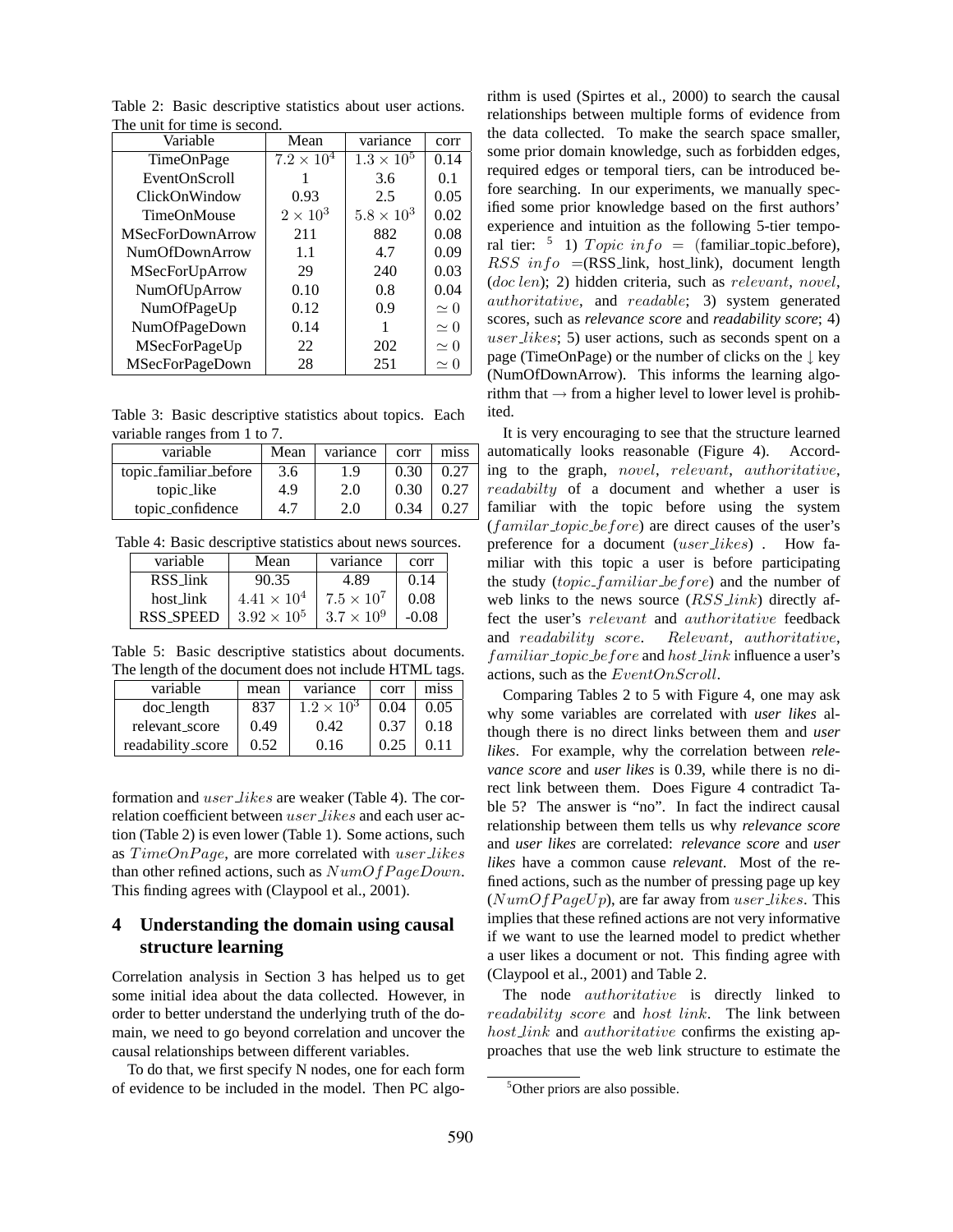Figure 4: User independent causal graphical structure learned using PC algorithm.  $X \rightarrow Y$  means X is a direct cause of Y.  $X - Y$  means the algorithm cannot tell if X causes Y or if Y causes X.  $X \leftrightarrow Y$  means the algorithm found some problem, which may happen due to a latent common cause of X and Y, a chance pattern in the sample, or other violations of assumptions.



Figure 5: Structure of GM complete.



Figure 6: Structure of GM causal.



authority of a page (Kleinberg, 1998). The links between readability score, readable and authoritative are very interesting. They suggest the difficulty to understand a page may make the user feel it is not authoritative. Further investigation shows that although the percentage of un-authoritative news is less than  $15\%$  in general, among the 187 news stories some users identified as "difficult" using class labels, 73% were also rated as not authoritative. Besides some successful web page authority algorithms that only use hyper links, the estimation of authority may be further improved using the content of a page.

There are links among *relevant, novel, readable* and *authoritative*. Although the algorithm failed to tell the causal direction between some pairs of variables, it suggests that the four variables influence each other. This may be an inherent property of the document; or because a user is likely to rate one aspect of the document higher than he/she should if the other aspects are good.

One may ask why the structure in Figure 4 contains no link between readable and readability score, since intuitively it should exist. To answer this question, one needs to understand that the causal relationships learned automatically are what the algorithm "believes" based on the evidence of the data, the assumptions it makes, and the prior constraints we engineered. They may have errors, because the data is noisy, or the assumptions and the prior constraints may be wrong. For example, the PC algorithm do statistical test about the independence relationships among variables using the data and the final results are subject to the error of the statistical test. The PC algorithm assumes no hidden variables, however besides *relevant, novel, authoritative, and readable*, other hidden variables, such as *whether a document is up-todate, interesting, misleading, etc.* (Schamber and Bateman, 1996), may exist and influence a user's preference for a document. Thus it is not surprising that some of the causal relationships, such as the link between readable and *readability score*, are missed in the final graph because of the limitation of the learning algorithms. The model learned only sheds some light on the relationships between the variables instead of uncovering the whole truth. It only serves as a starting point for us. To further understand the domain, we may want to break down some variables in the current graph further and relate them to either the user or document properties. In general, causal discovery is inherently difficult and far from solved.

# **5 Improving system performance using inference algorithms**

A primary task of a filtering system is to predict user preference (user likes) for a document so that the system can decide whether to deliver it to the user. To tell whether combining multiple forms of evidence using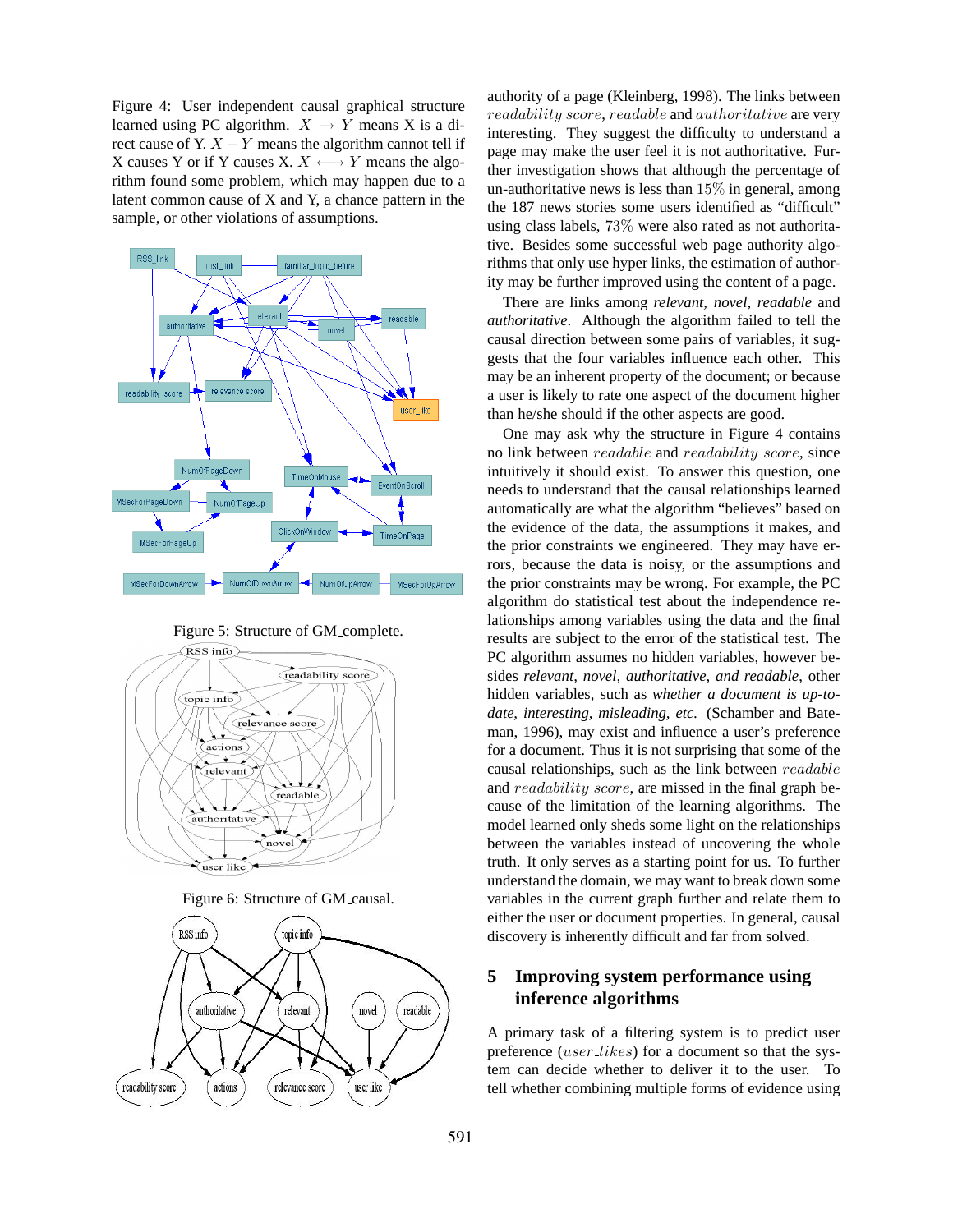graphical models can improve system performance, we evaluate the proposed solution on the task of predicting user likes while filtering.

To predict *user\_likes*, the system needs to learn a graphical model: the combination of a graph structure and a set of local conditional probability functions or potential functions. Doing inference over the causal structure learned in the previous section is difficult because of the circles and a mixture of directed and undirected links on the graph. So, we tried the following directed acyclic graphical models.

**GM complete, an almost complete Bayesian network:** In this graph, we order the nodes from top to bottom, and the parents of a node are all the nodes above it, such as in Figure 5. For this structure, the order of the nodes is not very important when using Gaussian distributions.

#### **GM causal, a graphical model inspired by causal models:**

We manually modify the causal structure in Figure 4 to make it a directed acyclic graph as in Figure 6.

In the graphs, *RSS info=(RSS link, host link)* and *Topic info=topic familiar before, topic like)* are 2 dimensional vectors representing the information about the news source and the topic in Table 4 and Table 3.  $actions =$  $(TimeOn Page, ...)$  is a 12 dimensional vector representing the user actions in Table 1. *user likes* is the target variable the system wants to predict.

Before learning the parameters of the model, we need to choose a specific conditional form for the probability function associated with each node. We chose Gaussian distributions. If the parents of node X are Y,  $P(X|Y) =$  $N(m + W \times Y, \Sigma)$ , where  $N(\mu, \Sigma)$  is a gaussian distribution with mean  $\mu$  and covariance  $\Sigma$ . This is a commonly used distribution for continuous valued nodes. It assumes the joint distribution of these variables is multivariate Gaussian, which may be wrong. Nevertheless, because of the mathematical convenience, the existence of efficient learning and inference algorithms for Gaussian networks, and the availability of modeling tools, we chose this distribution. Using the BNT Toolbox (Murphy, 2001), the maximum likelihood estimations of the parameters  $(m, W, \Sigma)$  were learned using EM algorithm and junction tree inference engine(Cowell et al., 1999) over the graphical models, with whatever information was available on the first 2/3 of the data.

An alternative approach to combine multiple forms of evidence is linear regression. We tried two special methods to solve the missing evidence problem while using linear regression: 1) building a model that does not use the evidence that is missing for each missing situation (*LR different*); or 2)*mean substitution*: replacing each missing value for an evidence with the average of the



Figure 7: Comparison of the prediction power of different models using 7952 cases for evaluation. The vertical axis is the correlation coefficient between the predicted value of user likes using the model and the true explicit feedback provided by the users. The order of different forms of evidence is set manually, based on how easy it is to collect each evidence.

observed evidence  $(LR_{\text{}} \text{mean})$ . For K different forms of evidence, the system may need to handle  $2^{K}$  different evidence missing situations. A large number of linear regression models need to be learned if we use the first approach, considering K is higher than 15 in some of our experiments. Building  $2^{15}$  models is almost impossible for us, so a heuristic approach, which is discussed later, was used to make the experiments possible.

Not all 7991 cases collected in the user study were used in the experiments. We conducted two sets of experiments. For the first set of experiments, we use 7952 cases for which *user likes* is not missing. For the other set of runs, we use only cases without missing value. In this task, the value of each variable is continuous and normalized to variance one. Each model is learned using all information available on the first  $2/3$  of the cases, and tested on the remaining 1/3 of the cases. The correlation coefficient between the predicted value of user likes and the true explicit user likes feedback provided by the users is used as the evaluation measure. Our baseline is using relevance score alone, which has a correlation coefficient of 0.367 with 95% confidence interval 0.33-0.40 on the last 1/3 of the 7952 cases.

#### **5.1 Experimental results and discussions**

Figure 7 shows the effectiveness of different models at different testing conditions as indicated by the horizontal axis. From left to right, additional sources of evidence are given when testing. At the very left of the figure  $(x=RSS \; info)$ , a model predicts the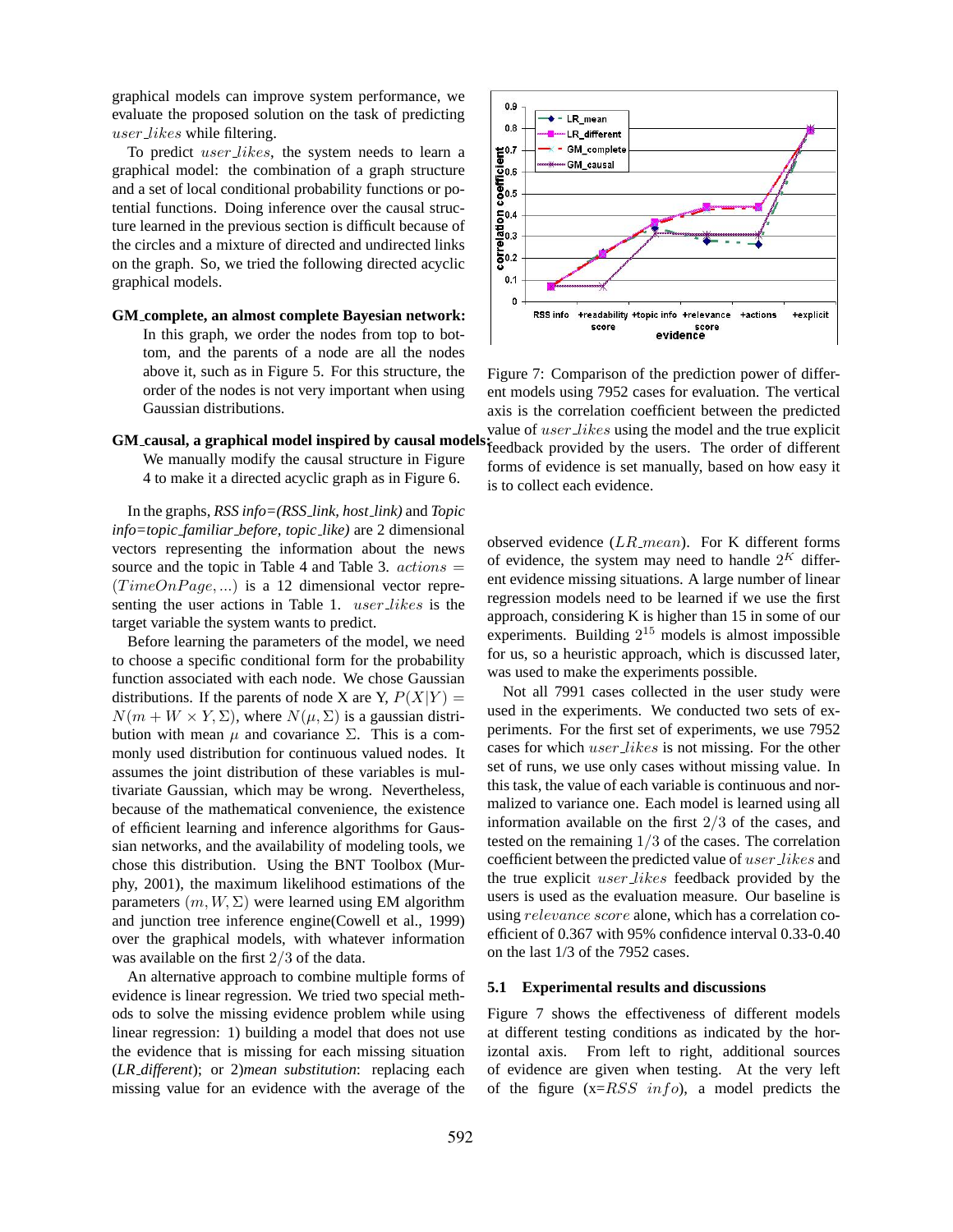value of user likes only given the value of RSS in form at testing time. "+explicit" means the explicit feedback (except user likes) about the current document is given besides the value of actions, relevance score, readability score,  $RSS \ info$ , and  $TopicInfo$ . The graphical models and  $LR$  mean model were trained with all evidence/features, and the learned models are independent of the testing condition. *LR different* models were only trained with features that are also provided at testing time, so there is one model per testing condition. 6

The results show that  $GM\_complete$  performs similarly to *LR different*. This is not surprising. Theoretically, if there is no missing entries in training data,  $GM$ <sub>-complete</sub>'s estimation of the conditional distribution of  $P(user\;likes|available\; evidence)$  would be the same as that of *LR different* on a testing case with missing evidence.

Comparing the correlation coefficients under different testing conditions when using *LR different* or  $GM\_complete$ , we can see that as more forms of evidence are available, the performance improves. If only the news source information of a document  $(RSS \; info)$  is given, all models perform poorly. The readability score improves the system performance significantly. This is nice and interesting, because the evidence is user independent and can be estimated efficiently for each document. The performance keeps improving as topic info and relevance score were added. To collect them, we needs user feedback on previous documents. The performance improvement is not very obvious with actions added. This means that given other evidence (RSS info, topic info, relevance score and readability score), the system won't improve its prediction of the document much by observing these actions. However, this is only true when we use a model learned for all users and other forms of evidence are available. It does not mean the actions are useless if we learn user specific model, or if other forms of evidence (such as relevance score) are not available. All models perform very good with *explicit feedback* added. However, this is a "cheating" condition of less interest to us.

The performances of  $LR$  mean and  $GM$  causal do not increase monotonically as more forms of evidence are added. They perform much worse than *LR different* and *GM complete*. Why does a structure that looks more causally reasonable not perform well

| Model                 | Cond. | corr   | <b>RLow</b> | <b>RUp</b> |
|-----------------------|-------|--------|-------------|------------|
| LR_mean               | $+R$  | 0.2783 | 0.2426      | 0.3132     |
| LR_different          | $+R$  | 0.4372 | 0.4058      | 0.4677     |
| GM_complete           | $+R$  | 0.4247 | 0.3928      | 0.4555     |
| GM_causal             | $+R$  | 0.3078 | 0.2728      | 0.342      |
| $LR$ <sub>-mean</sub> | $+A$  | 0.2646 | 0.2286      | 0.2998     |
| LR_different          | $+A$  | 0.4375 | 0.406       | 0.4679     |
| <b>GM_complete</b>    | $+A$  | 0.4315 | 0.3999      | 0.4622     |
| GM_causal             | $+A$  | 0.3086 | 0.2736      | 0.3428     |

Table 6: A comparison of different models on all data under the  $+relevance score (+R)$  and  $+action (+A)$  conditions. Corr is the correlation coefficient between the predicted value of user likes using the model and the true explicit feedback provided by the users. RLO and RUP are the lower and upper bounds for a 95% confidence interval for each coefficient.

as the simple GM\_complete? We may answer this question better by comparing the underlying assumptions of these algorithms. GM\_complete only assumes the joint distribution of all variables is multivariate Gaussian. GM\_causal makes much stronger independence assumptions by removing some links between variables. As mentioned before, the causal relationships learned automatically are not perfect, which may cause the poor performance of  $GM\_causal$ .  $LR\_mean$  also suffers from the strong conditional independent assumptions.

Table 6 reports the performance together with the confidence intervals of all the models under the +relevance score and +actions conditions. Under both conditions, GM complete and *LR different* are statistically significantly better than the baseline 0.367.  $LR$ <sub>mean</sub> and  $GM$ <sub>causal</sub> are significantly worse. It means using multiple forms of evidence may hurt some models and benefit others. Further analysis about the +actions runs shows that LR mean gave *explicit feedback* too much weight and overlooked other less strong evidence. At testing time, it did not handle the problem of missing *explicit feedback* well and thus performed poorly. Although  $GM$ <sub>-complete</sub> also gave very high weights to *explicit feedback*, it could infer the missing values based on other available evidence at testing time, thus performed better than LR mean. *LR different* didn't consider *explicit feedback* for training, thus it didn't overlook other forms of evidence and suffer from the problem less. LR\_mean may work reasonably if explicit variables are not included, however the large difference on how informative each evidence is will still hurt the performance of  $LR$  mean to some extent when some strong evidence is missing. For  $GM$  *complete* approach, a single model is needed to handle various evidence missing situations. If we use *LR different* approach, several models are needed. As we mentioned before, there are  $2^K$ 

 ${}^{6}$ However, for a specific testing condition, the training data and testing data contain cases where some evidence that is supposed to be available is missing. These cases in training data were ignored and not used to learn a  $LR\_diff$  ferent model. However, ignoring such kind of cases in testing data makes comparison of different runs difficult. So we used mean substitution approach to fill the required missing features in testing data while using LR\_different.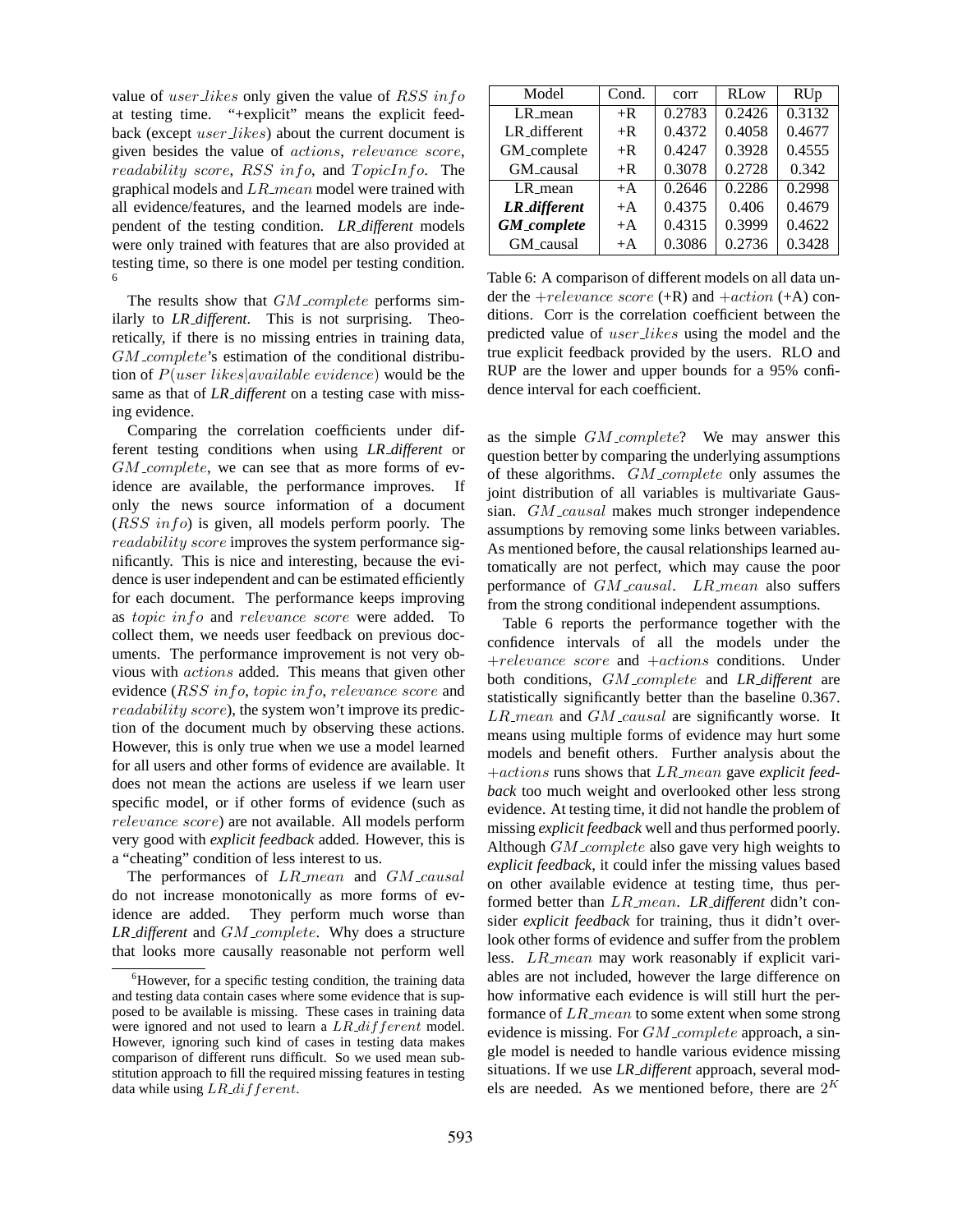| Model               | Cond. | Corr | <b>RLow</b> | <b>RUp</b> |
|---------------------|-------|------|-------------|------------|
| LR_mean             | $+R$  | 0.13 | 0.08        | 0.18       |
| LR_different        | $+R$  | 0.41 | 0.37        | 0.45       |
| GM_complete         | $+R$  | 0.41 | 0.37        | 0.45       |
| GM_causal           | $+R$  | 0.41 | 0.375       | 0.45       |
| LR_mean             | $+A$  | 0.11 | 0.061       | 0.16       |
| <b>LR_different</b> | $+A$  | 0.42 | 0.38        | 0.46       |
| <b>GM_complete</b>  | $+A$  | 0.42 | 0.38        | 0.46       |
| GM_causal           | $+A$  | 0.38 | 0.33        | 0.42       |

Table 7: The performance on 4522 no missing value cases under the  $+relevance\ score$   $(+R)$  and  $+action$   $(+A)$ conditions.

different evidence missing combinations, and  $2^{K}$  linear regression models are needed in order to handle all these situations using *LR different* approach. *LR different* may be preferred if K is small, while graphical modeling using  $GM\_complete$  may be a better approach to handle different data missing situations if K is big.

So far, all results are based on 7952 cases where some evidence may be missing. We also compared the models under different testing conditions using the 4522 cases that do not have any missing value (Table 7).  $GM\_causal$  performs significantly better than before. We need to be very careful with the structures while using the graphical modeling approach, since a structure that looks more reasonable may work poorly on the inference task. However, we couldn't not draw any conclusion on whether  $GM\_complete$  is better in general, because the answer may be different with different conditional probability distributions, different data sets, or a better structure learning algorithm.

## **6 Related Work**

There has been some research on news filtering using time-coded implicit feedback (Lang, 1995; Morita and Shinoda, 1994). We noticed that an independent work uses a different graphical modeling approach, dependency network, to understand the relationships between implicit measures and explicit satisfaction while user were conducting their web searches and viewing results, and then uses decision tree to predict user satisfaction with results (Fox et al., 2005). Our work differs from the previous work in the goal of the task, the range of evidence considered, the modeling approach we took, and the findings reached.

There has been a lot of related research on using implicit feedback (Kelly and Teevan, 2003). The user actions we collected are based on (Claypool et al., 2001). There is much work about how to handle missing data. (Schafer and Graham, 2002) discussed several approaches such as case deletion, mean substitution, and recommended maximum likelihood (ML) and Bayesian multiple imputation (MI).  $LR$  mean uses mean substitution, *LR different* uses case deletion, and graphical models follow the ML approach.

There has been some research on criteria beyond topic relevance (Carbonell and Goldstein, 1998) (Zhang et al., 2002) (Collins-Thompson and Callan, 2004) (Kleinberg, 1998). (Schamber and Bateman, 1996) identified criteria underlying users' relevance judgements and explored how users employed the criteria in making evaluations by asking users to interpret and sort criteria independent of document manually. In the literature, the word "relevant" is used ambiguously, either as a narrow definition of "related to the matter at hand (aboutness)" or a broader definition of "having the ability to satisfy the needs of the user". When it is used by the second definition, such as in (Schamber and Bateman, 1996), researchers are usually studying what we refer to as *user likes*. In this paper, we use "relevant" as is defined in the first definition and use the phrase "user likes" for the second definition. Despite the vocabulary difference, our work is motivated by the early research. The major contributions of our work in this area are: 1) we model the *user likes* and other criteria as hidden variables; 2) we quantify the importance of various criteria based on probabilistic reasoning; and 3) we have explored the new methodology for combining these criteria with implicit and explicit user feedback.

## **7 CONCLUSION**

We have explored how to combine multiple forms of evidence using the graphical modeling approach. This work is significant because it addresses some long-standing issues in the adaptive information filtering community: the integration of a wider range of user-specific and userindependent evidence, and handling situations like missing data that occur in operational environments.

We have analyzed the user study data using graphical models, as well as linear regression algorithms. The experimental results show that the graphical modeling approach can help us to understand the causal relationships between multiple forms of evidence in the domain and explain the real world scenario better. It can also help the filtering system to predict user preference more accurately with multiple forms of evidence compared to using a relevance model only.

As more forms of evidence are added, missing data is a common problem because of system glitches or because users will not behave as desired. A real system needs to handle missing data by either ignoring it or by estimating it based on what is known. The graphical modeling approach addresses this problem naturally. *LR different* handles the problem by building many different models to be used at different data missing conditions. *LR different* and GM\_complete perform similarly. When the types